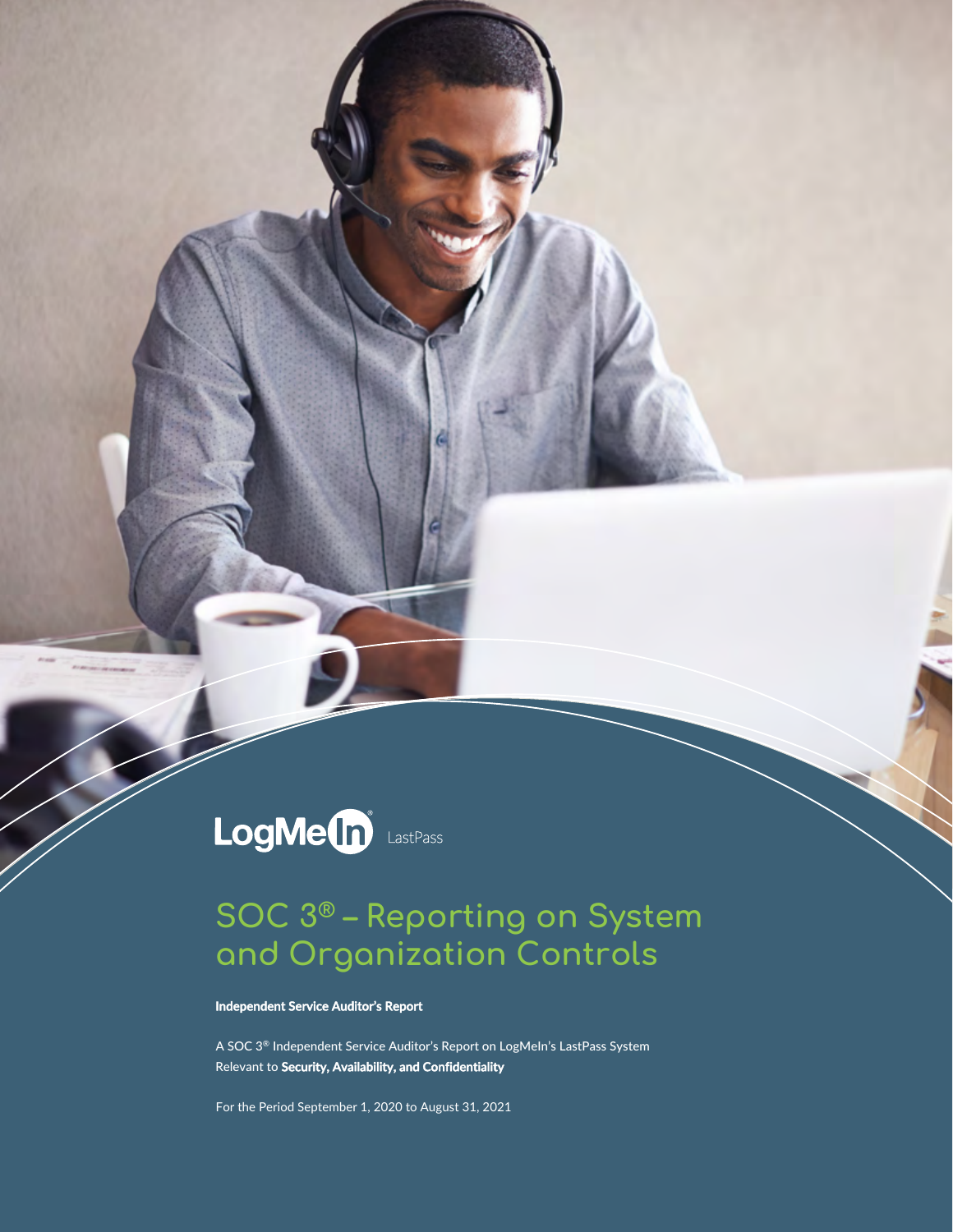

December 7, 2021

Michael Oberlaender Chief Information Security Officer LogMeIn, Inc. 333 Summer Street Boston, MA 02210

John D. Redding, CPA.CITP c/o Tevora Business Solutions 17875 Von Karman Ave., Suite 100 Irvine, CA 92614

Management's Assertion Regarding the Effectiveness of its Controls over the LastPass System based on the Trust Services Criteria for Security, Availability, and Confidentiality

We, as management of LogMeIn, Inc. (LogMeIn) are responsible for designing, implementing, operating, and maintaining effective controls within LogMeIn's LastPass System (system) throughout the period September 1, 2020 to August 31, 2021, to provide reasonable assurance that LogMeIn's service commitments and system requirements relevant to security, availability, and confidentiality were achieved. Our description of the boundaries of the system is presented in attachment A and identifies the aspects of the system covered by our assertion.

We have performed an evaluation of the effectiveness of the controls within the system throughout the period September 1, 2020 to August 31, 2021, to provide reasonable assurance that LogMeIn's service commitments and system requirements were achieved based on the trust services criteria relevant to security, availability, and confidentiality (applicable trust services criteria) set forth in TSP section 100, *2017 Trust Services Criteria for Security, Availability, Processing Integrity, Confidentiality, and Privacy* (AICPA, *Trust Services Criteria*). LogMeIn's objectives for the system in applying the applicable trust services criteria are embodied in its service commitments and system requirements relevant to the applicable trust services criteria. The principal service commitments and system requirements related to the applicable trust services criteria are also presented in attachment B.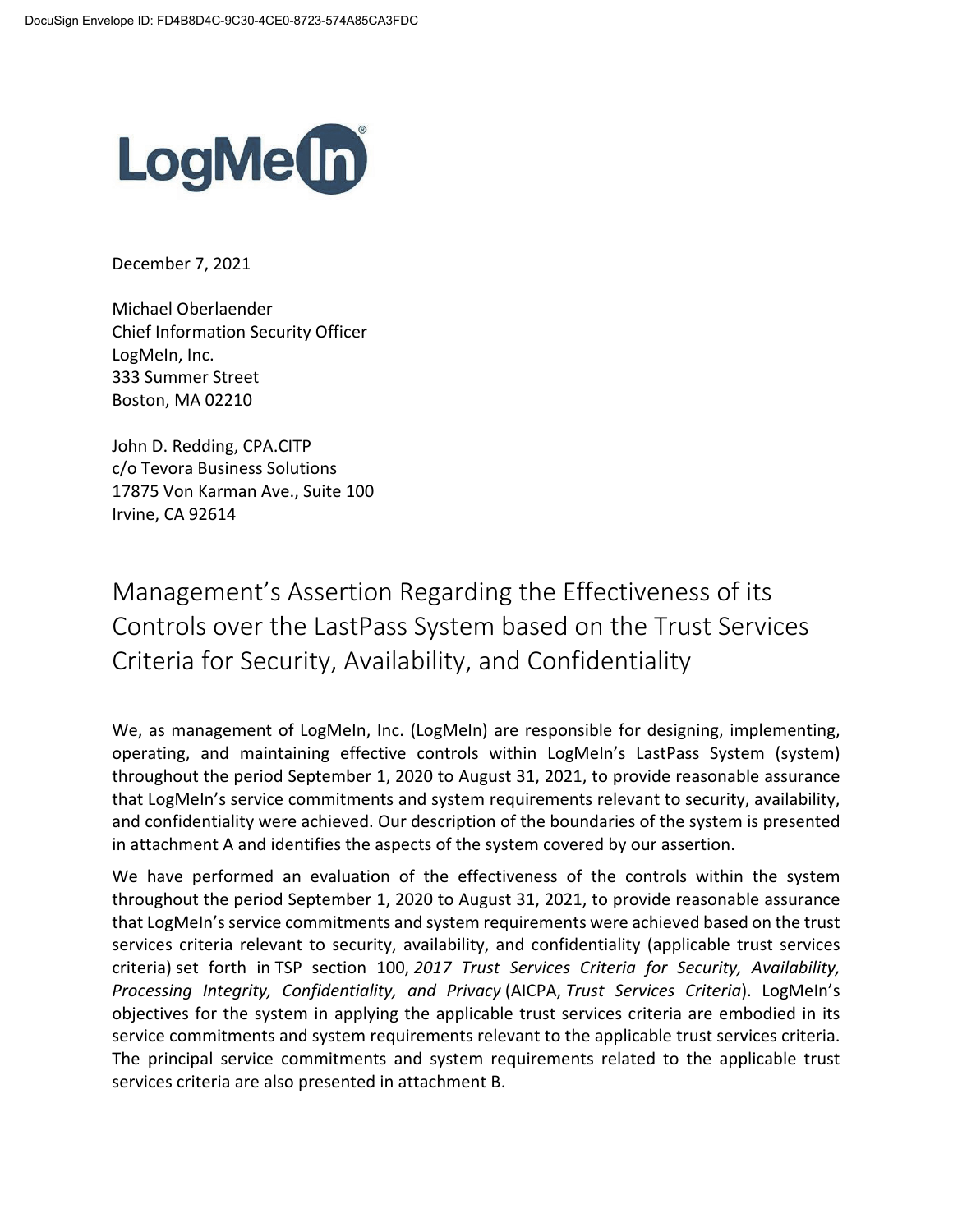There are inherent limitations in any system of internal control, including the possibility of human error and the circumvention of controls. Because of these inherent limitations, a service organization may achieve reasonable, but not absolute, assurance that its service commitments and system requirements are achieved.

We assert that the controls within the system were effective throughout the period September 1, 2020 to August 31, 2021, to provide reasonable assurance that LogMeIn's service commitments and system requirements were achieved based on the applicable trust services criteria.

-DocuSigned by: Michael Oberlaender

Michael Oberlaender Chief Information Security Officer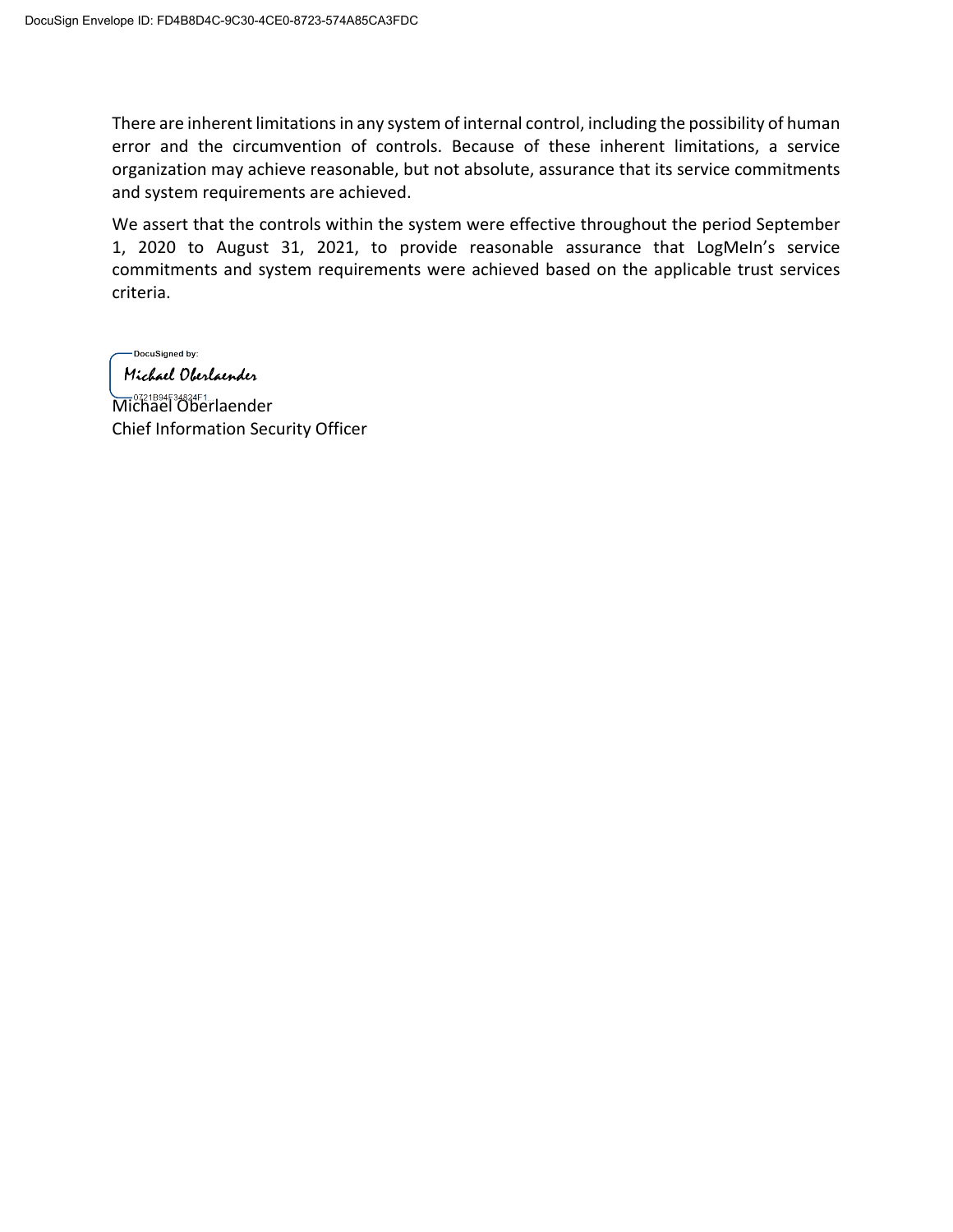

### Report of Independent Service Auditors

To: Management of LogMeIn, Inc.

#### **SCOPE**

We have examined LogMeIn, Inc.'s (LogMeIn's) accompanying assertion titled, "Management's Assertion Regarding the Effectiveness of its Controls over the LastPass System based on the Trust Services Criteria for Security, Availability, and Confidentiality" (assertion) that the controls within LogMeIn's LastPass System (system) were effective throughout the period September 1, 2020 to August 31, 2021, to provide reasonable assurance that LogMeIn's service commitments and system requirements were achieved based on the trust services criteria relevant to security, availability, and confidentiality (applicable trust services criteria) set forth in TSP section 100, *2017 Trust Services Criteria for Security, Availability, Processing Integrity, Confidentiality, and Privacy* (AICPA, *Trust Services Criteria*).

#### SERVICE ORGANIZATION'S RESPONSIBILITIES

LogMeIn is responsible for its service commitments and system requirements and for designing, implementing, and operating effective controls within the system to provide reasonable assurance that LogMeIn's service commitments and system requirements were achieved. LogMeIn has also provided the accompanying assertion about the effectiveness of controls within the system. When preparing its assertion, LogMeIn is responsible for selecting, and identifying in its assertion, the applicable trust service criteria and for having a reasonable basis for its assertion by performing an assessment of the effectiveness of the controls within the system.

#### SERVICE AUDITOR'S RESPONSIBILITIES

Our responsibility isto express an opinion, based on our examination, on whether management's assertion that controls within the system were effective throughout the period to provide reasonable assurance that the service organization's service commitments and system requirements were achieved based on the applicable trust services criteria. Our examination was conducted in accordance with attestation standards established by the American Institute of Certified Public Accountants. Those standards require that we plan and perform our examination to obtain reasonable assurance about whether management's assertion is fairly stated, in all material respects. We believe that the evidence we obtained is sufficient and appropriate to provide a reasonable basis for our opinion.

Our examination included:

 Obtaining an understanding of the system and the service organization's service commitments and system requirements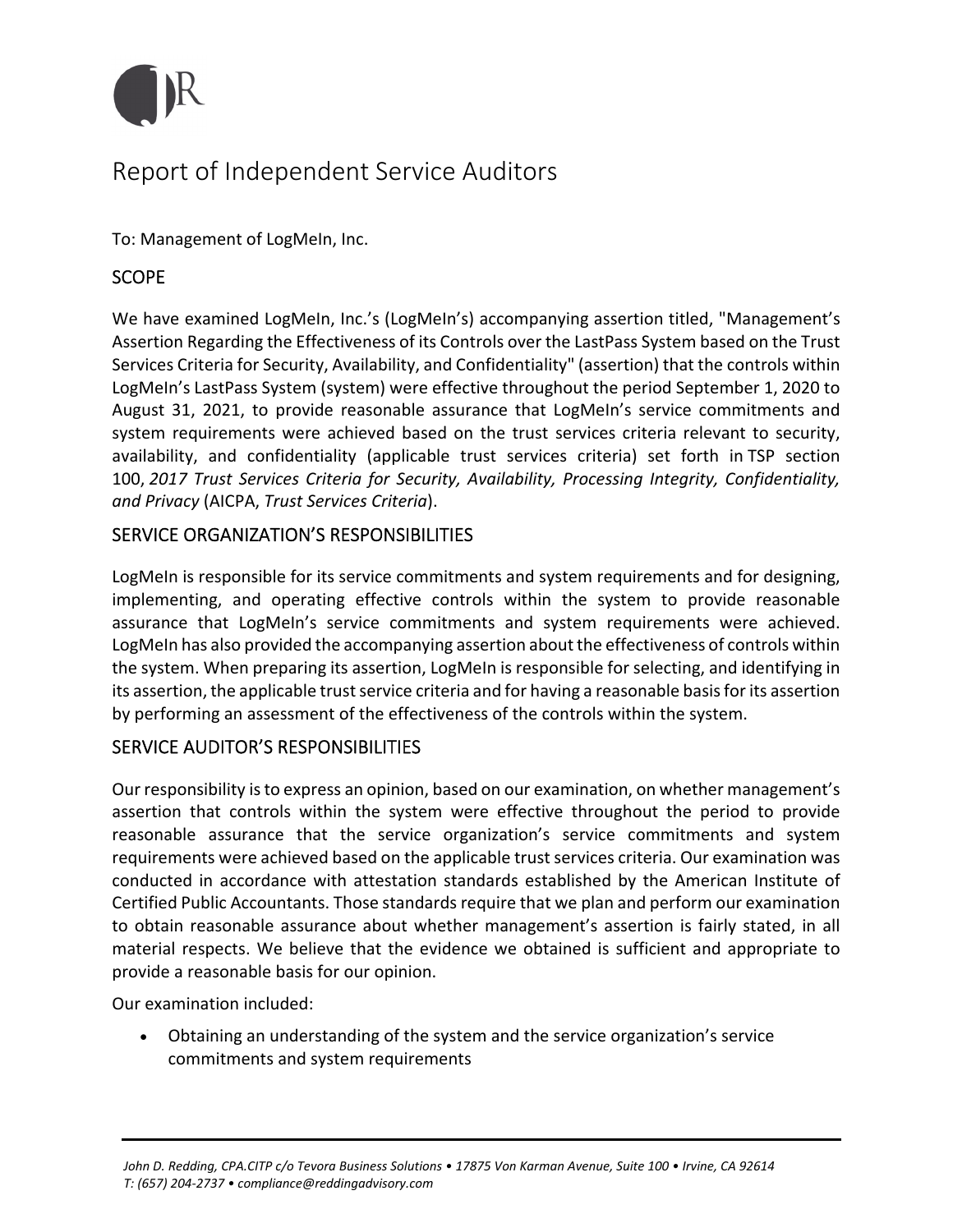- Assessing the risks that controls were not effective to achieve LogMeIn's service commitments and system requirements based on the applicable trust services criteria
- Performing procedures to obtain evidence about whether controls within the system were effective to achieve LogMeIn's service commitments and system requirements based the applicable trust services criteria

Our examination also included performing such other procedures as we considered necessary in the circumstances.

#### INHERENT LIMITATIONS

The description is prepared to meet the common needs of a broad range of report users and may not, therefore, include every aspect of the system that individual report users may consider important to meet their informational needs.

There are inherent limitations in the effectiveness of any system of internal control, including the possibility of human error and the circumvention of controls.

Because of their nature, controls may not always operate effectively to provide reasonable assurance that the service organization's service commitments and system requirements were achieved based on the applicable trust services criteria. Also, the projection to the future of any conclusions about the effectiveness of controls is subject to the risk that controls may become inadequate because of changes in conditions or that the degree of compliance with the policies or procedures may deteriorate.

#### **OPINION**

In our opinion, management's assertion that the controls within LogMeIn's LastPass System were effective throughout the period September 1, 2020 to August 31, 2021, to provide reasonable assurance that LogMeIn's service commitments and system requirements were achieved based on the applicable trust services criteria is fairly stated, in all material respects.

, CPA.CITP

Irvine, CA December 7, 2021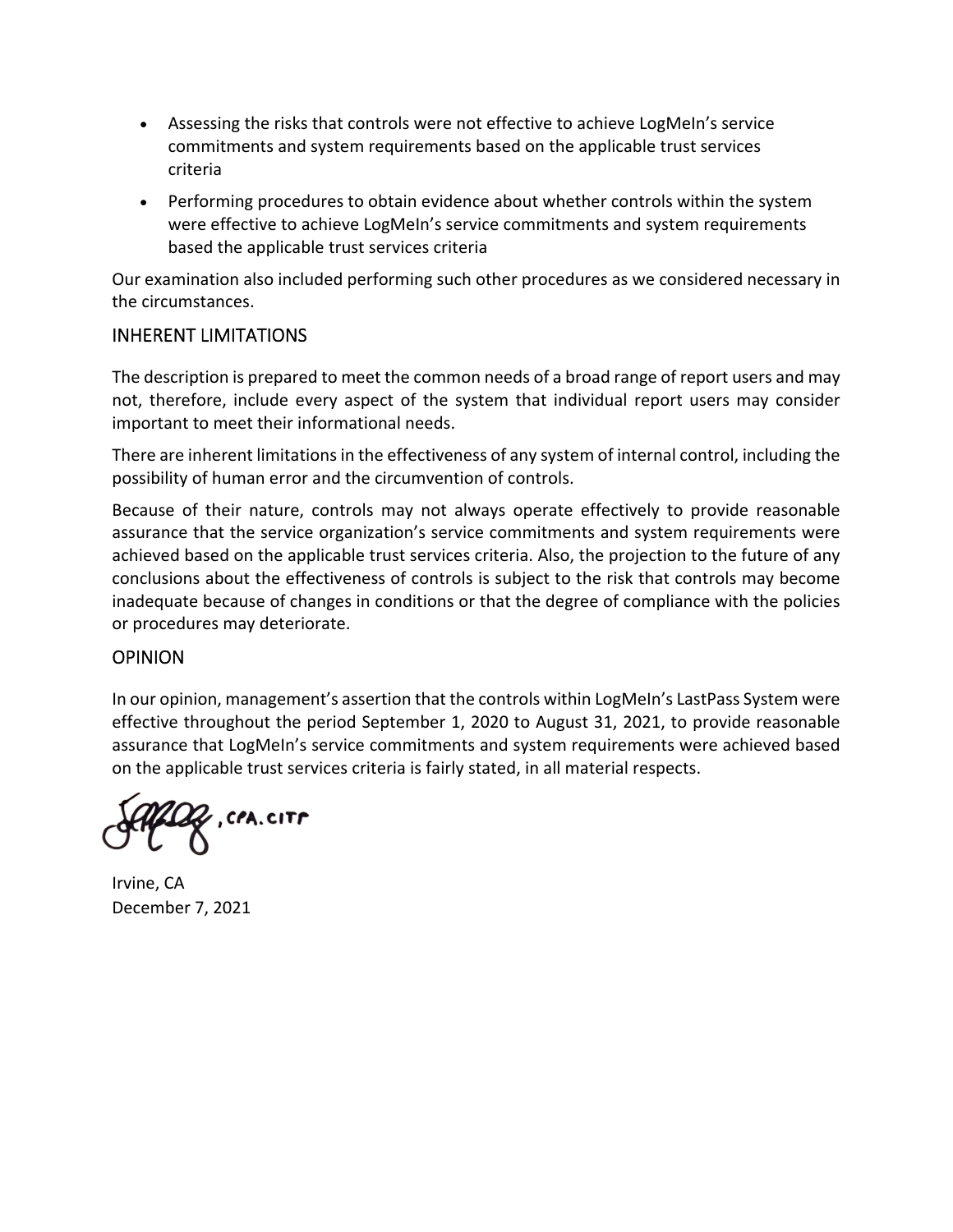

## Attachment A – LogMeIn's Description of the Boundaries of Its LastPass System

#### BACKGROUND

LogMeIn is a provider of cloud services for the work-from-anywhere economy. LogMeIn's portfolio of category-defining products, such as GoTo, LastPass, Rescue, LogMeIn Central and more, allow its users to work remotely, collaborate with other users, and support and manage remote computers and other internet-enabled devices. LogMeIn is a global SaaS company with tens of millions of active users, more than 3,500 global employees, and approximately 2 million customers worldwide who use the Company's software as an essential part of their daily lives.

LogMeIn is headquartered in Boston, MA with additional locations in North America, South America, Europe, Asia, Australia and thousands of home offices around the globe.

On August 31, 2020, LogMeIn, Inc. was acquired by affiliates of Francisco Partners and Evergreen Coast Capital Corp. in a take-private transaction.

#### SERVICES PROVIDED

LogMeIn's LastPass System is designed to provide individuals, businesses, security professionals, and internal and external IT professionals with secure access tools needed to manage and secure passwords, sensitive information, and cloud and legacy apps, as well as to automate common IT tasks such as user onboarding and offboarding. The in-scope products that make up this lineup are LastPass Business and the add-ons for Advanced Single Sign-On and Advanced Multi-Factor Authentication.

| Last Pass<br>by LogMe <sup>n</sup> | LastPass is a password management solution that enables<br>users to generate, store, and share credentials while<br>providing insight and control to Administrators. LastPass<br>Business offers additional access and authentication<br>features, including single sign-on for simplified access to a<br>limited number of cloud applications and multi-factor<br>authentication (MFA) to secure the LastPass vault and single<br>sign-on applications. |
|------------------------------------|----------------------------------------------------------------------------------------------------------------------------------------------------------------------------------------------------------------------------------------------------------------------------------------------------------------------------------------------------------------------------------------------------------------------------------------------------------|
|                                    | Add-ons include Advanced Single Sign-On that enables users<br>to access cloud applications through a single sign-on and                                                                                                                                                                                                                                                                                                                                  |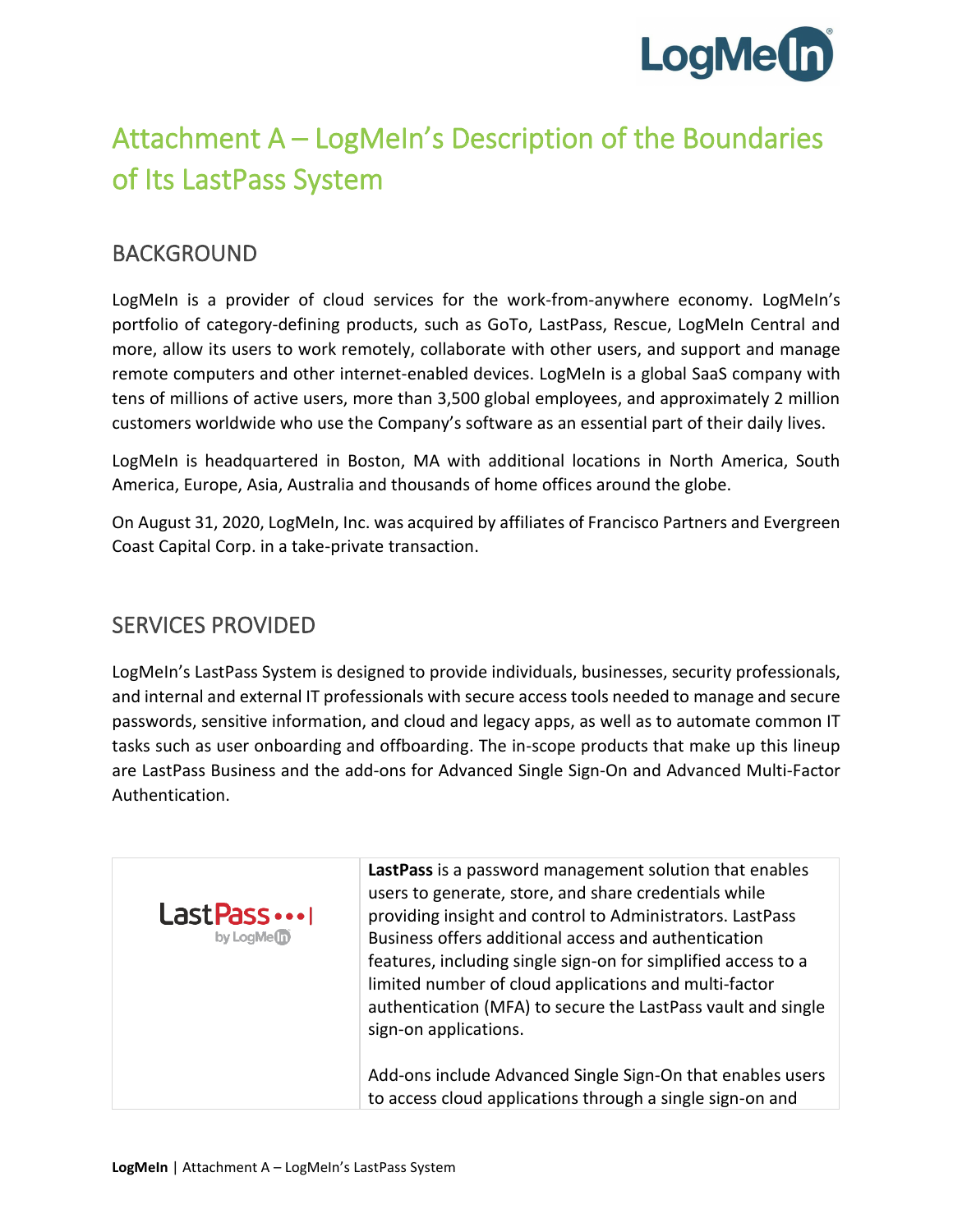

| Advanced Multi-Factor Authentication, which leverages<br>biometric and contextual factors to assist in verifying a<br>user's identity and restricting unauthorized access. LastPass<br>MFA offers an authentication experience that can be<br>deployed across cloud and legacy applications, VPNs,<br>workstations, and identity providers. |
|---------------------------------------------------------------------------------------------------------------------------------------------------------------------------------------------------------------------------------------------------------------------------------------------------------------------------------------------|
| LastPass is available online, in a desktop application, and via<br>iOS and Android mobile apps. LastPass is offered in free,<br>premium, and enterprise versions and runs on most<br>browsers, devices and operating systems.                                                                                                               |

#### System Boundaries

This description of LogMeIn's LastPass System includes the design of the Company's controls relevant to security, availability, and confidentiality. This description does not include other Company or third-party service offerings that may complement, support, or access LogMeIn's LastPass System operation(s). Compliance with laws and regulations for privacy, export, or similar requirements are not included in the scope of this description.

#### COMPONENTS OF THE SYSTEM USED TO PROVIDE SERVICES

#### Infrastructure

LogMeIn's LastPass infrastructure redundancy design includes server and database clustering, Internet Protocol (IP) and Domain Name System (DNS) load balancing, containerized services, and use of Internet Service Providers (ISPs).

The LastPass System is built on an infrastructure with measures and controls designed to provide high availability and, as applicable, are hosted by the following data center and cloud service providers:

- Amazon Web Services, Inc. (AWS)
- Equinix, Inc. (Equinix)
- Microsoft Azure (Azure)
- Switch, Ltd. (Switch)

LogMeIn's data center and cloud service providers either maintain ISO 27001 compliance or have current SOC 1 or SOC 2 reports, which indicate compliance with the AICPA's Trust Services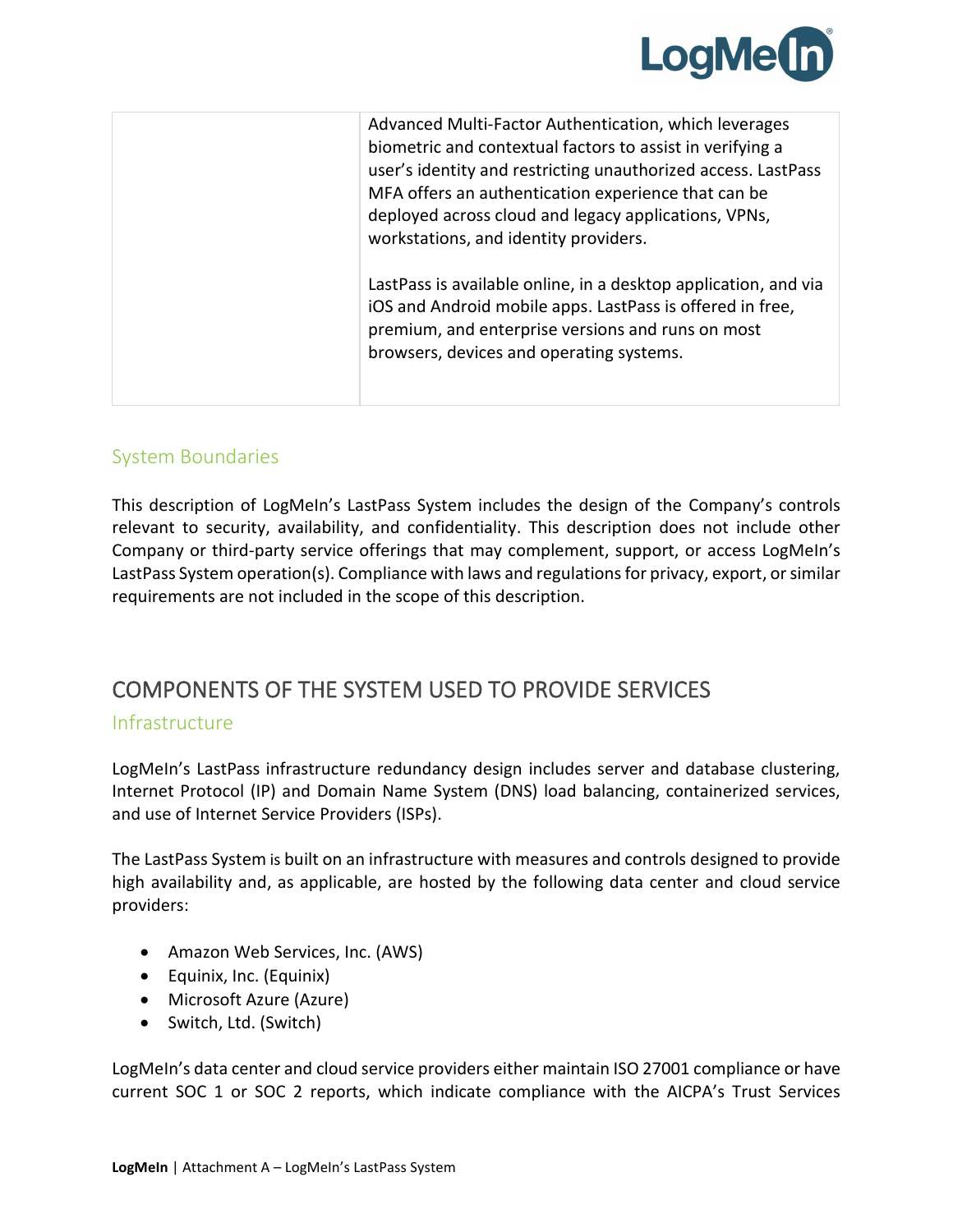

Criteria. They may otherwise undergo on-site assessments by LogMeIn, which are reviewed by the LogMeIn Governance, Risk, & Compliance (GRC) Team in order to ensure consistency with LogMeIn's vendor risk management requirements and policies.

LogMeIn's service architecture is designed to perform replication in near real-time to geo-diverse locations.

LogMeIn's Global Infrastructure Services (GIS) and DevOps teams manage production servers, monitor systems, perform backups, upgrade operating systems, and manage production firewalls and system updates. The LogMeIn Security and Information Technology (IT) teams manage the configuration of corporate firewalls, network system security, and endpoint devices (desktops, laptops, and mobile devices).

#### Authentication and Access

Physical and logical access controls are implemented to restrict access to the LastPass System's production environment, internal support tools, and customer data (referred to as Content in the [LogMeIn Terms of Service\)](https://www.logmein.com/legal/terms-and-conditions). These access control procedures are in place and designed to prevent or mitigate the threats of unauthorized application access and data loss in corporate and production environments. LogMeIn follows a formal process to grant or revoke employee access to LogMeIn resources (corporate systems, applications, and production environments).

Employees' access to LogMeIn systems, applications, networks, and devices is subject to relevant restrictions based upon specific job functions. Access to customer production data is restricted to authorized personnel and is granted solely on a "need-to-know" basis.

Both user and internal access to customer data is restricted by using unique user account IDs, where technically feasible. Access to sensitive systems and applications requires multi-factor authentication in the form of a unique user account ID, strong passwords, security keys, or specialized security tokens. Periodic reviews of access lists are implemented to help ensure access to customer data is appropriate and authorized. Access to production machines, network devices, and support tools is managed via an access management procedure and access is reviewed as needed on at least a quarterly basis.

#### Software

The LastPass services are developed by the LogMeIn software development staff and run on shared multi-tier architectures with network segmentation and server role assignments.

#### System Monitoring

LogMeIn incorporates programs that are designed to continuously monitor and report on the LastPass System.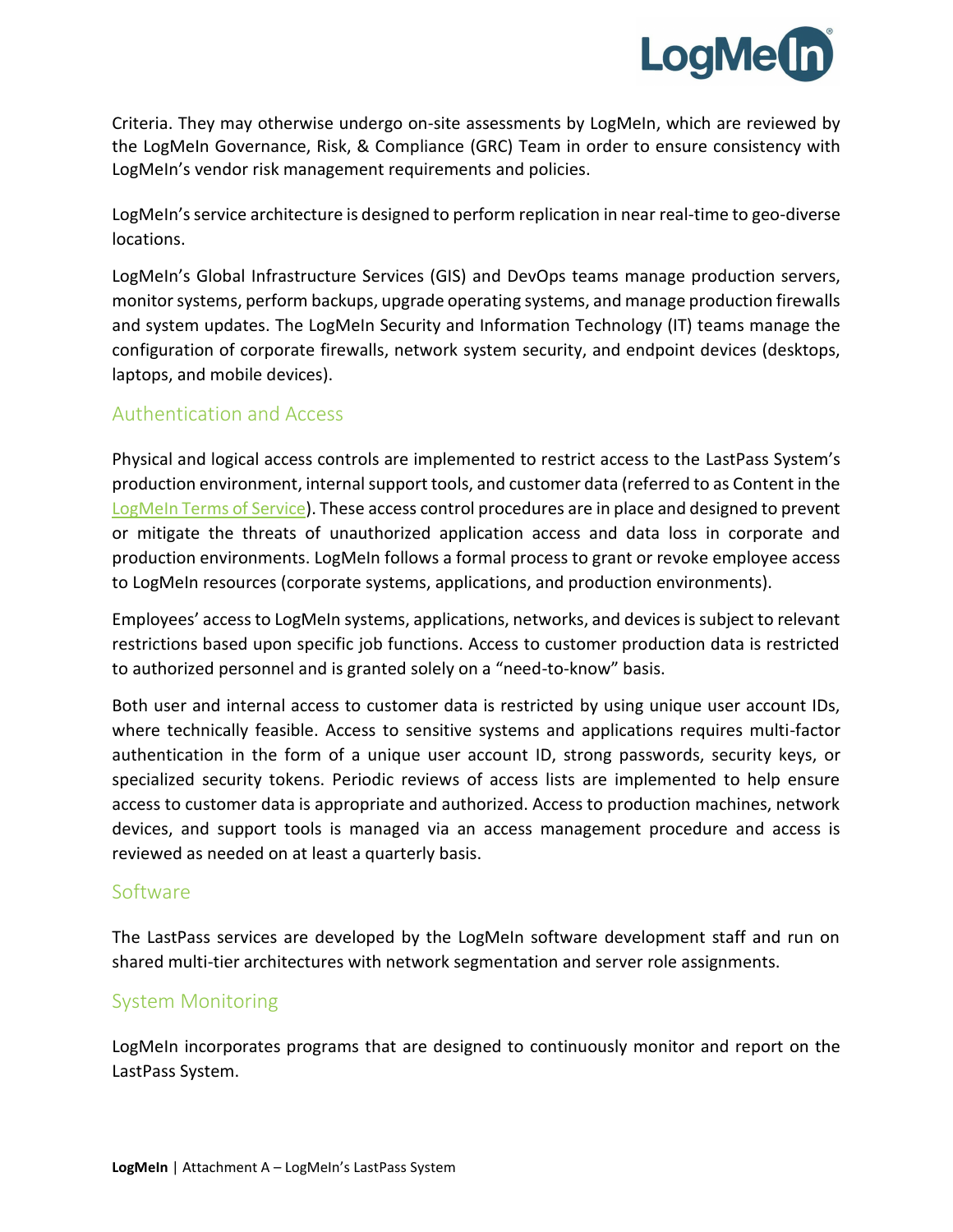

The Network Operations Center (NOC) is staffed twenty-four (24) hours per day, seven (7) days per week, and is responsible for monitoring the availability and performance of the LastPass System. It is tasked with researching, analyzing, reporting, and escalating issues believed or determined to be impacting the applications and their associated operations. The NOC follows a set of standard operating procedures and monitors and reports availability and uptime metrics through a series of dashboards and reports.

The Security Operations Center (SOC) operates twenty-four (24) hours per day, seven (7) days per week, and its primary function is to monitor and respond to threats externally and internally within the organization. The SOC uses security sensors and analysis systems to identify potential issues and responds to them through a defined Incident Response Plan.

The Corporate IT Department, in addition to its other roles and responsibilities, monitors for content that may be harmful to the corporate environment through web content filtering software. The filters are monitored, analyzed, and adjusted on an ongoing basis, as determined necessary by the Corporate IT Security Team. Enterprise workstations are deployed with endpoint device management solutions that are designed to monitor, detect, and mitigate vulnerabilities. Audit logging is enabled on enterprise laptops and relevant alerts are sent to the SOC for follow-up and resolution.

#### System Incidents

There were no identified material system incidents that were (a) the result of controls that were not suitably designed or operating effectively or (b) otherwise resulted in a significant failure in the achievement of one or more of LogMeIn's service commitments and system requirements during the reporting period September 1, 2020 to August 31, 2021.

#### Change Management

Change management guidance is included in the Security Standard and has been developed in accordance with relevant commitments and requirements. It details the procedures for infrastructure and developmental changes, including design, implementation, configuration, testing, modification, and maintenance of systems.

Further, processes and procedures are in place to verify that changes have been authorized, approved, and tested before being applied to a production environment. Policies are in place to provide guidance for the management, modification, and implementation of system changes to infrastructure and supporting applications.

Changes to policies and procedures are reviewed and approved by the CISO. Relevant customerfacing system changes, upgrades, and releases may be communicated through appropriate channels, including but not limited to, the status pages located on the applicable product web page.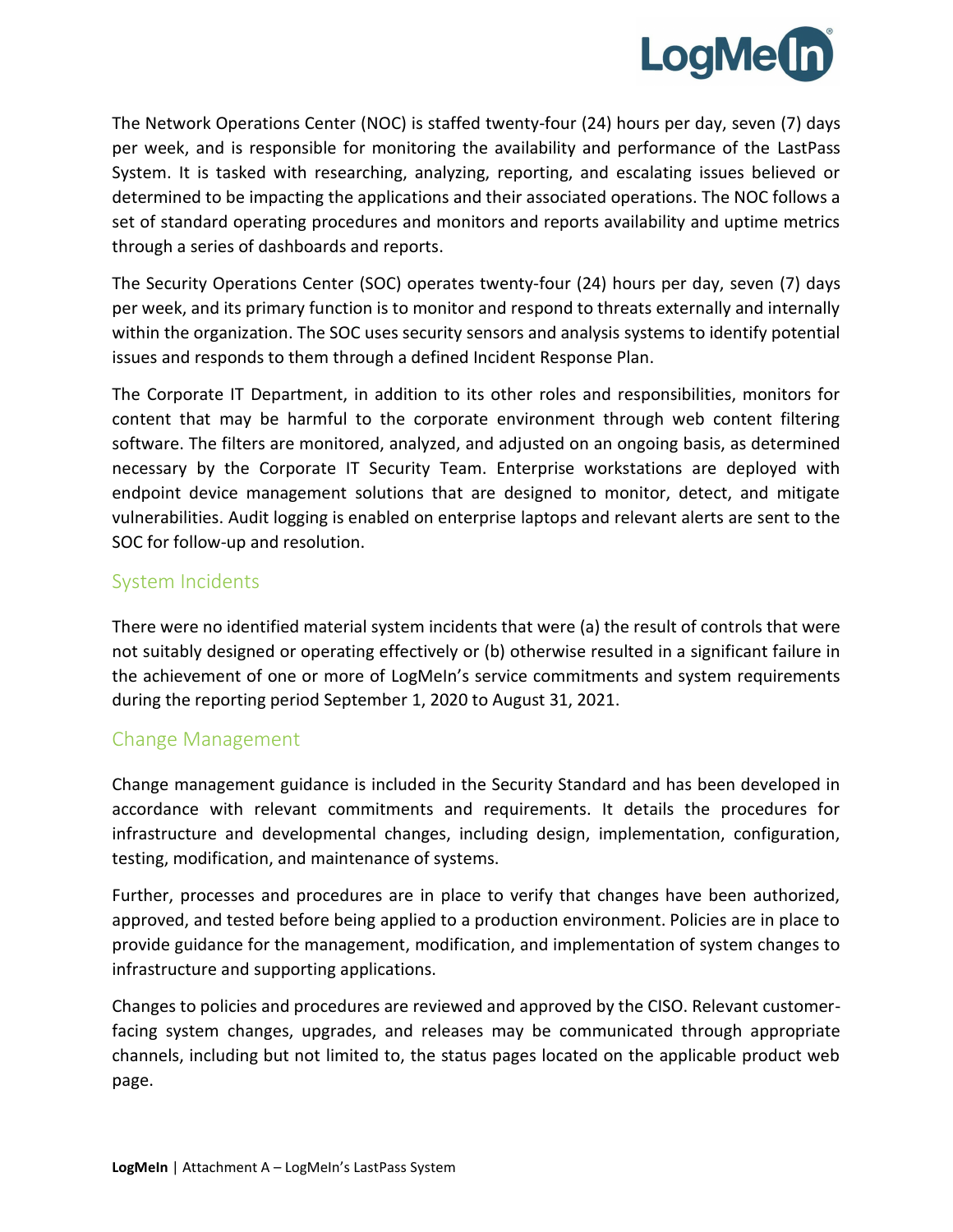

#### People and Organization

LogMeIn has implemented a process-based system and environment designed to deliver the LastPass services to customers. In order to deliver consistent and quality services, LogMeIn has invested in developing a highly skilled team of resources and has adopted standardized, repeatable processes. LogMeIn has established internal teams in order to efficiently manage core infrastructure and product related security, availability, and confidentiality controls.

Formal organizational structures exist and are made available to LogMeIn employees on LogMeIn's intranet and human resource information system (HRIS). LogMeIn's HRIS provides drill-down functionality for identifying employees in the functional operations team. Executive and senior leadership play important roles in establishing LogMeIn's tone and core values with regards to the support and implementation of the security program. Management has also established authority and appropriate lines of reporting for key personnel.

LogMeIn has developed and documented formal policies, standards, procedures, and job descriptions for operational areas including security administration, change management, hiring, training, performance appraisals, terminations, and incident detection and response. These policies and procedures have been designed to segregate duties and enforce entitlements based on job responsibilities and implementing least-privilege principles. Policies, standards, and procedures are reviewed and updated as necessary.

LogMeIn ensures that employees and contractors undergo position-appropriate background investigations to the extent permitted by applicable law, and are bound to appropriate confidentiality obligations (e.g., by executing a non-disclosure agreement). All newly hired employees are required to review and formally acknowledge the following Corporate Policies during on-boarding: Code of Business Conduct and Ethics, Global Workplace Conduct Policy, Information Security Policy, Acceptable Use Standard, Insider Trading, and Whistleblower Hotline and Disclosure Policy. Additionally, employees are required to complete annual training programs for confidentiality and information security in order to support data confidentiality obligations.

#### Policies and Procedures

LogMeIn maintains policies and procedures to assist in guiding business operations. The procedures include control activities designed to help ensure that operations are carried out properly, consistently, and efficiently. LogMeIn uses a risk management approach to select and develop these control activities. After relevant risks are identified and evaluated, in each case controls are established, implemented, monitored, reviewed, and improved when determined necessary to meet the overall objectives of the organization.

Applicable policies are reviewed by management on no less than an annual basis to ensure that, where determined necessary, relevant procedures and standards are updated in accordance with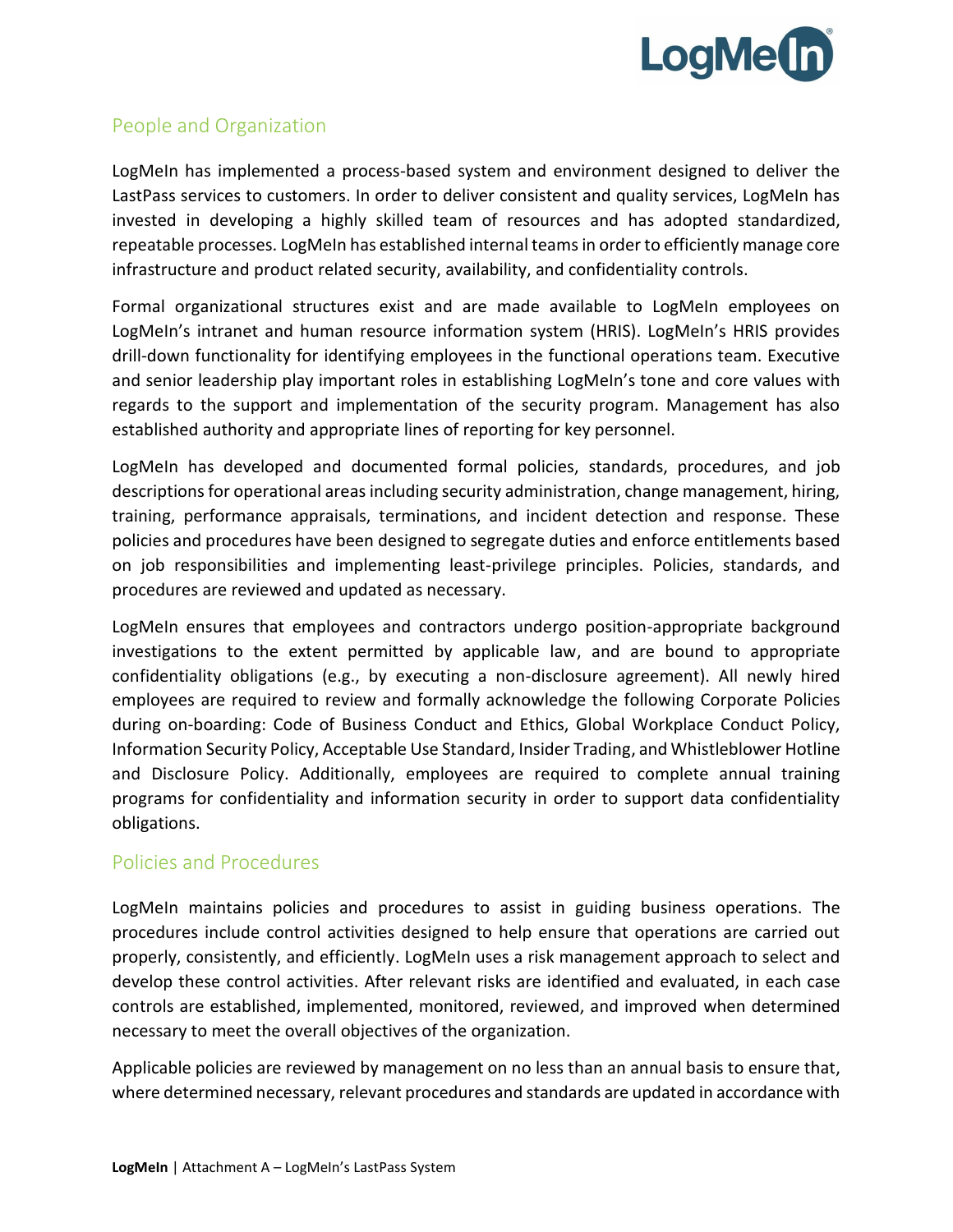

contractual and legal commitments, as well as Company requirements and standards. Additionally, applicable policies, when determined necessary, are reviewed upon material changes or revisions to the relevant environment. Management posts policy updates as needed to LogMeIn's intranet site and notifies employees when specified policies need to be acknowledged.

#### Data

LogMeIn's services, as outlined in this report, include the handling of electronic information submitted by or otherwise maintained on behalf of its customers within the applicable LogMeIn service environment. Such information is encrypted in transit and, depending upon the product, may employ additional technical measures, such as encryption at rest. Product or suite-specific technical specifications, including applicable encryption standards and methods, may be found either on the applicable product-specific resource web pages or in the Security and Privacy Operational Controls (SPOC) documentation, located on the LogMeIn Trust & Privacy Center web pages under Product Resources.

LogMeIn provides controls for the access, transfer, and storage of specified data. All product feature launches that include new collection, processing, or sharing of customer data are required to go through the appropriate internal review process. LogMeIn has also established incident response processes to report and handle events related to confidentiality. To preserve the confidentiality of information, LogMeIn establishes agreements, including non-disclosure agreements, which are designed to preserve confidentiality of information and technology that may be exchanged with external parties.

LogMeIn retains Customer Content in accordance with its internal policies and procedures, applicable legal and regulatory requirements, and any contractual agreements with its customers. To the extent applicable, automated retention periods for Customer Content are disclosed via the applicable SPOC located in the Product Resources section of the LogMeIn Trust & Privacy Center. When disposing of electronic data storage devices, LogMeIn evaluates against industry-standard practices and internal controls to determine the appropriate approach to ensure that data destruction is irreversible.

#### Changes to the System During the Period

During the period of September 1, 2020 through August 31, 2021 the following changes occurred to LogMeIn and the applicable LastPass System used to provide services, which should not impact the ability to meet the tested controls and criteria of this report.

• Business Continuity policies and procedures were expanded in 2020 and 2021 to include controls appropriate for remote working conditions mandated at times during the COVID-19 pandemic.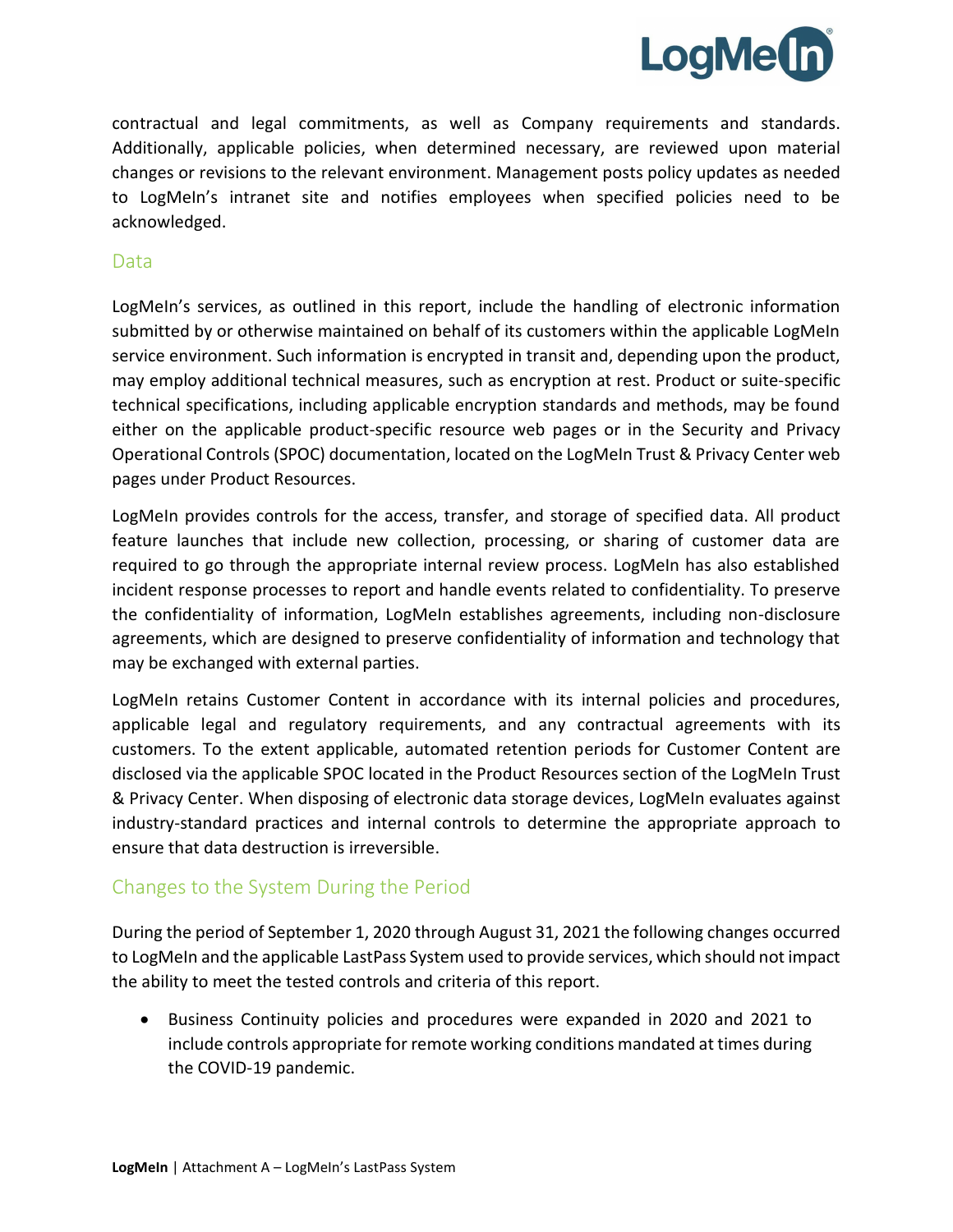

- The business group Identity and Access Management (IAM) was rebranded to Identity. As part of the change, the following products that were previously within the scope of this (IAM) Report are now under the Remote Solutions Group (RSG) SOC 2 Report scope:
	- o GoToMyPC
	- o LogMeIn Pro
	- o LogMeIn Central
- The report only contains the LastPass product; therefore, the System was renamed from the Identity and Access Management (IAM) System to the LastPass System.

#### Complementary User-Entity Controls

LogMeIn's system was designed with the assumption that certain controls will be implemented by user entities. In certain situations, the application of specified internal controls at user organizations is necessary to achieve certain Security, Availability, and Confidentiality Trust Services Criteria included in this report.

#### Subservice Organizations

LogMeIn uses service organizations to perform data center and cloud service related to the trust services criteria (subservice organizations). The description does not include any of the controls expected to be implemented at the subservice organizations, which includes Amazon Web Services (AWS), Equinix, Inc. (Equinix), Microsoft Azure (Azure), and Switch, Ltd. (Switch).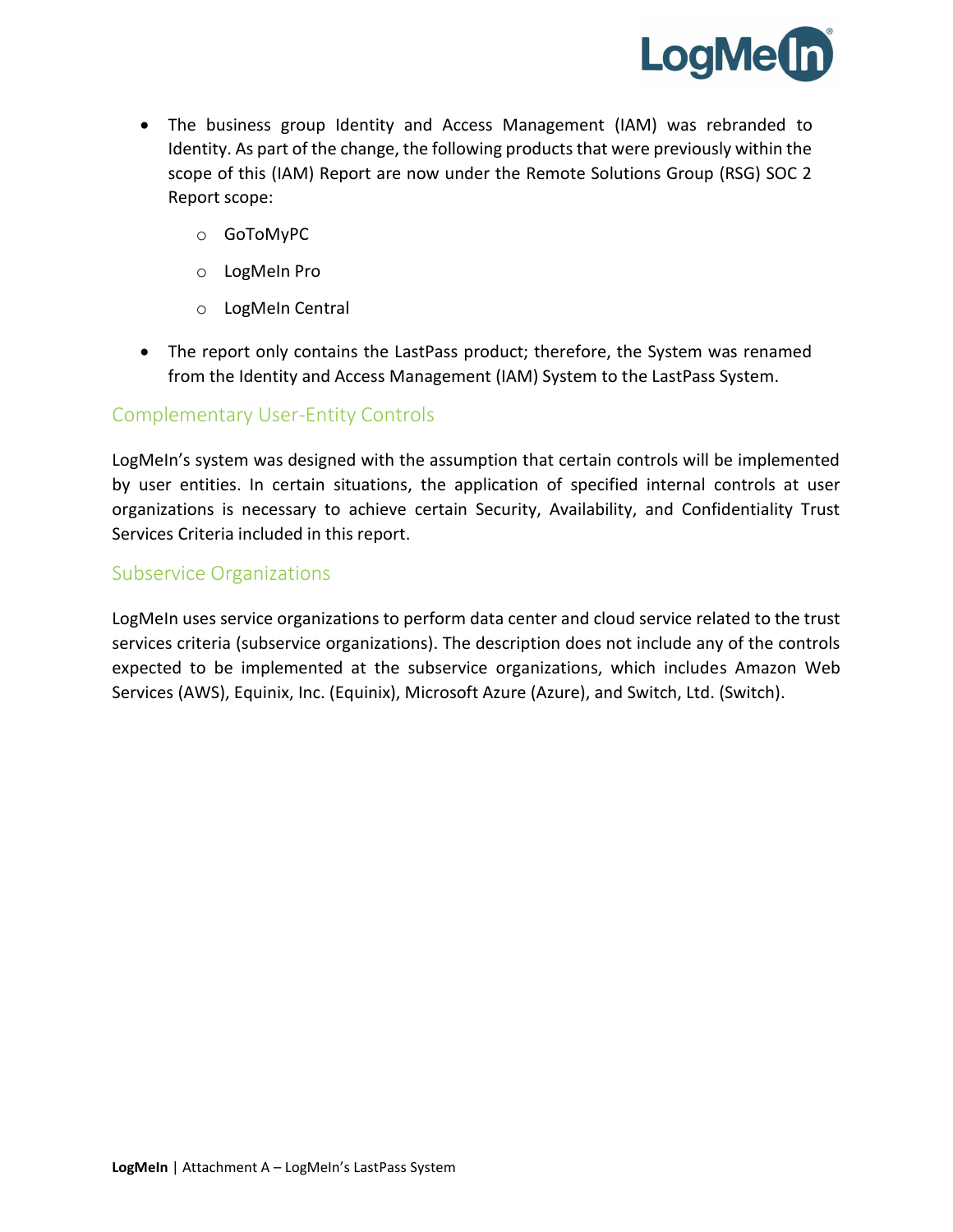

## Attachment B – Principal Service Commitments and System Requirements

LogMeIn designs its processes and procedures to meet the objectives for LogMeIn's LastPass System. Those objectives are based on the service commitments that LogMeIn makes to user entities and the financial, operational, and compliance requirements that LogMeIn has established for the services.

- **Security:** LogMeIn documents service-specific information about our technical and organizational security measures (e.g., as located in the Security and Privacy Operational Controls or "SPOC" documentation found at LogMeIn's Trust and Privacy Center at [https://logmein.com/trust/\)](https://logmein.com/trust/).
- **Confidentiality:** LogMeIn maintains a global privacy and security program designed to protect Customer Content and any associated personal data that LogMeIn may collect and/or process.
- **Availability:** LogMeIn maintains backup and recovery processes designed to ensure service availability.

Security, availability, and confidentiality commitments to customers (user entities) are documented in customer agreements and communicated on LogMeIn's websites (including, <https://www.logmein.com/legal/terms-and-conditions> and [https://logmein.com/trust/\)](https://logmein.com/trust/), as well as in the description of services provided online. For more information, please see an excerpt from LogMeIn's online Terms and Conditions:

**4.2. Your Privacy and Security.** We maintain a global privacy and security program designed to protect your Content and any associated personal data we may collect and/or process on your behalf. You can visit our Trust & Privacy Center [\(https://www.logmein.com/trust\)](https://www.logmein.com/trust) to review applicable data processing locations and Sub-Processor Disclosures, as well as Servicespecific information about our technical and organizational security measures (located in the Security and Privacy Operational Controls or "SPOC" documentation). When providing our Services, we act as a data processor, service provider, or the equivalent construct. To review and execute our Data Processing Addendum ("DPA"), please visit [www.logmein.com/legal.](https://www.logmein.com/legal)

LogMeIn establishes operational requirements that support the achievement of security, availability, and confidentiality commitments, relevant laws and regulations, and other system requirements. Such requirements are communicated in LogMeIn's system policies and procedures, system design documentation, and customer contracts. LogMeIn's corporate policies define an organization-wide approach to how systems and data are protected. These include policies around how the service is designed and developed, how the system is operated,